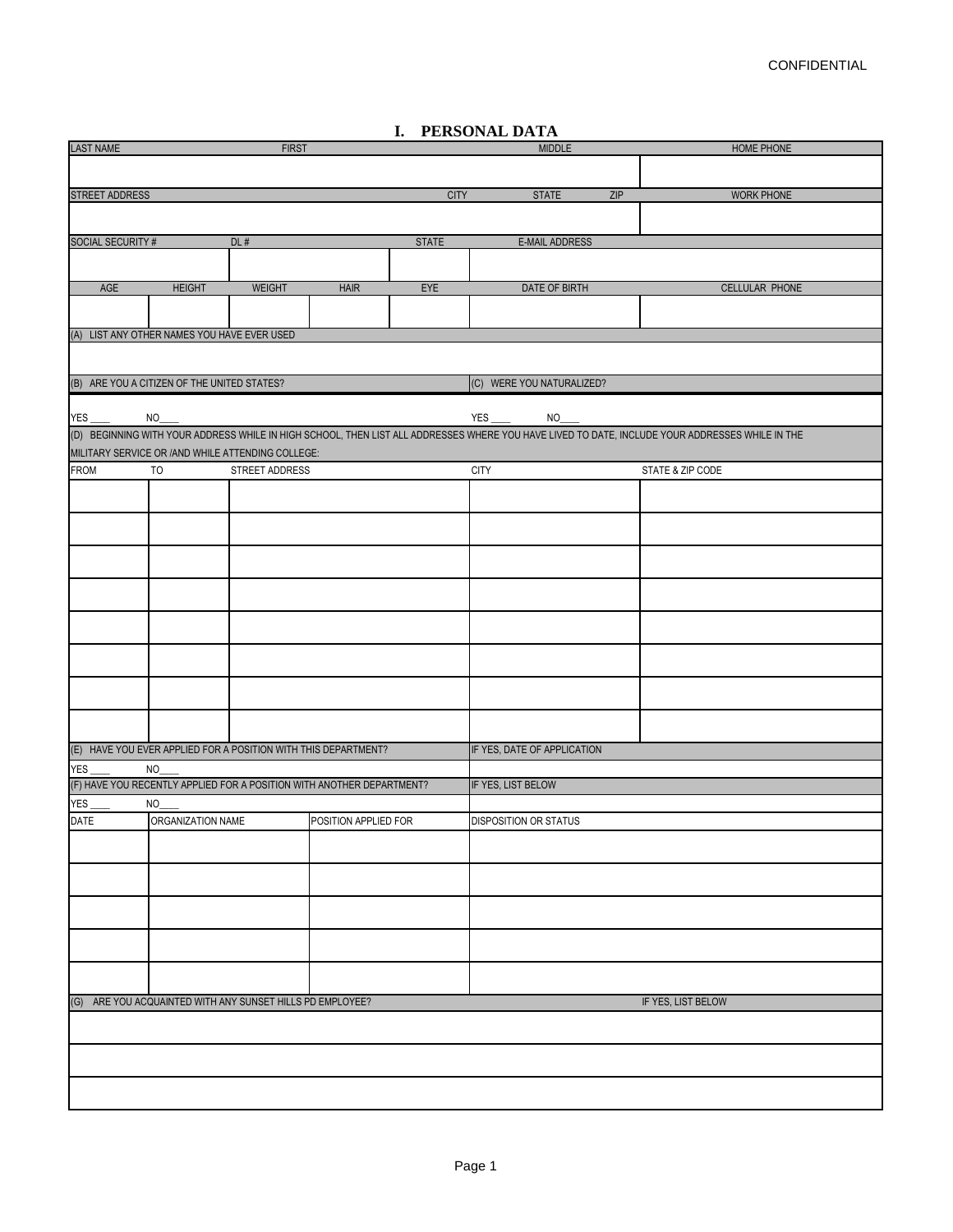## **II. REFERENCES**

|                       | <b>LAST THREE YEARS OR MORE</b>              | LIST THREE (3) CHARACTER REFERENCES, THAT ARE NOT RELATIVES, IN-LAWS OR PAST EMPLOYERS WHO HAVE KNOWN YOU WELL DURING THE                 |                            |                                                                            |                    |
|-----------------------|----------------------------------------------|-------------------------------------------------------------------------------------------------------------------------------------------|----------------------------|----------------------------------------------------------------------------|--------------------|
| l 1                   |                                              |                                                                                                                                           |                            |                                                                            |                    |
| <b>LAST NAME</b>      |                                              | <b>FIRST</b>                                                                                                                              |                            | YEARS ACQUAINTED                                                           | <b>HOME PHONE</b>  |
|                       |                                              |                                                                                                                                           |                            |                                                                            |                    |
| <b>STREET ADDRESS</b> |                                              | <b>CITY</b>                                                                                                                               | <b>STATE</b>               | <b>ZIP</b>                                                                 | <b>WORK PHONE</b>  |
|                       |                                              |                                                                                                                                           |                            |                                                                            |                    |
|                       | <b>BUSINESS NAME AND ADDRESS</b>             |                                                                                                                                           |                            |                                                                            | <b>OCCUPATION</b>  |
| $\overline{2}$        |                                              |                                                                                                                                           |                            |                                                                            |                    |
| <b>LAST NAME</b>      |                                              | <b>FIRST</b>                                                                                                                              |                            | YEARS ACQUAINTED                                                           | <b>HOME PHONE</b>  |
|                       |                                              |                                                                                                                                           |                            |                                                                            |                    |
| <b>STREET ADDRESS</b> |                                              | <b>CITY</b>                                                                                                                               | <b>STATE</b>               | <b>ZIP</b>                                                                 | <b>WORK PHONE</b>  |
|                       |                                              |                                                                                                                                           |                            |                                                                            |                    |
|                       |                                              |                                                                                                                                           |                            |                                                                            |                    |
| $\overline{3}$        | <b>BUSINESS NAME AND ADDRESS</b>             |                                                                                                                                           |                            |                                                                            | <b>OCCUPATION</b>  |
|                       |                                              |                                                                                                                                           |                            |                                                                            |                    |
| <b>LAST NAME</b>      |                                              | <b>FIRST</b>                                                                                                                              |                            | YEARS ACQUAINTED                                                           | <b>HOME PHONE</b>  |
|                       |                                              |                                                                                                                                           |                            |                                                                            |                    |
| <b>STREET ADDRESS</b> |                                              | <b>CITY</b>                                                                                                                               | <b>STATE</b>               | ZIP                                                                        | <b>WORK PHONE</b>  |
|                       |                                              |                                                                                                                                           |                            |                                                                            |                    |
|                       | <b>BUSINESS NAME AND ADDRESS</b>             |                                                                                                                                           |                            |                                                                            | <b>OCCUPATION</b>  |
|                       |                                              |                                                                                                                                           | <b>III. ARREST HISTORY</b> |                                                                            |                    |
|                       |                                              | (A) OTHER THAN TRAFFIC CITATIONS, HAVE YOU, AS AN ADULT OR JUVENILE, BEEN ARRESTED, CONVICTED, CHARGED, QUESTIONED, ACCUSED OR DETAINED   |                            |                                                                            |                    |
|                       |                                              | FOR ANY REASON BY ANY POLICE, SECURITY OFFICER OR MILITARY POLICE AUTHORITY, EITHER IN THE UNITED STATES OF AMERICA OR ANY OTHER COUNTRY? |                            |                                                                            |                    |
| <b>DATE</b>           | <b>YES</b><br>CHARGE                         | <b>NO</b><br>DEPARTMENT/AGENCY                                                                                                            |                            | IF YES, DESCRIBE BELOW AND EXPLAIN ON PAGES 10 & 11<br>CITY, COUNTY, STATE | <b>DISPOSITION</b> |
|                       |                                              |                                                                                                                                           |                            |                                                                            |                    |
|                       |                                              |                                                                                                                                           |                            |                                                                            |                    |
|                       |                                              |                                                                                                                                           |                            |                                                                            |                    |
|                       |                                              |                                                                                                                                           |                            |                                                                            |                    |
| (B)                   |                                              | WERE YOU EVER SERVED WITH A CRIMINAL OR CIVIL SUBPOENA OR SUMMONS OTHER THAN TRAFFIC?                                                     |                            |                                                                            |                    |
|                       |                                              |                                                                                                                                           |                            |                                                                            |                    |
| (C)                   | YES_<br><u>and</u> a state of the state      | $NO_{-}$<br>HAVE THE POLICE EVER BEEN CALLED TO ANY OF YOUR FORMER OR CURRENT RESIDENCES FOR ANY REASON?                                  |                            | IF YES, EXPLAIN ON PAGES 10 & 11                                           |                    |
|                       |                                              |                                                                                                                                           |                            |                                                                            |                    |
|                       | YES_<br><u>and</u> a straight and a straight | $NO_$<br>(D) HAVE YOU EVER BEEN INVOLVED IN ANY UNDETECTED CRIME, INCLUDING THE BUYING OR SELLING OF ILLICIT DRUGS?                       |                            | IF YES, EXPLAIN ON PAGES 10 & 11                                           |                    |
|                       |                                              |                                                                                                                                           |                            |                                                                            |                    |
|                       | YES                                          | <b>NO</b>                                                                                                                                 |                            | IF YES, EXPLAIN ON PAGES 10 & 11                                           |                    |
|                       |                                              | (E) ARE YOU NOW UNDER CHARGES FOR ANY VIOLATION OF THE LAW?                                                                               |                            |                                                                            |                    |
|                       |                                              |                                                                                                                                           |                            | IF YES, EXPLAIN ON PAGES 10 & 11                                           |                    |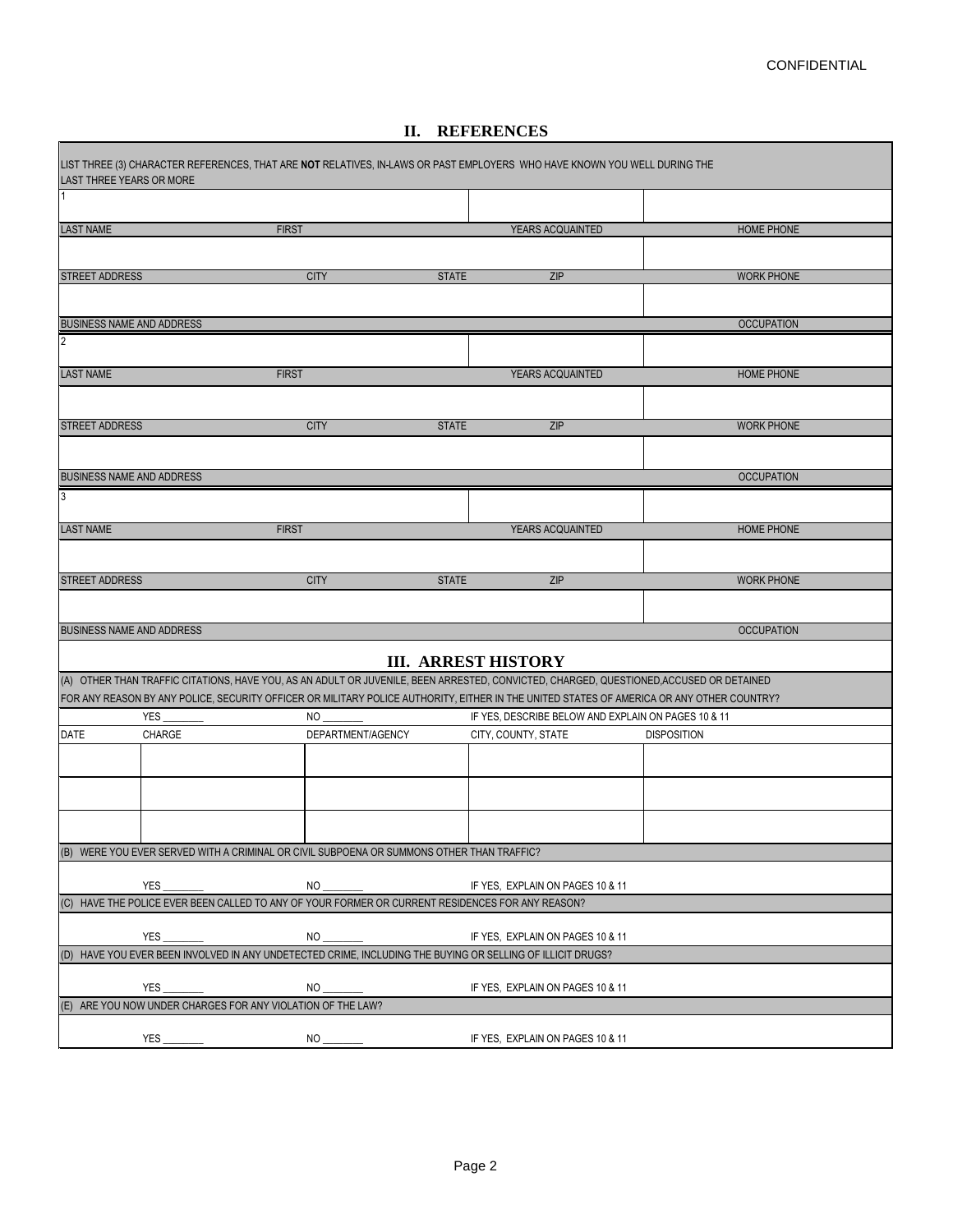| (A) CHECK THE HIGHEST LEVEL OF EDUCATION THAT YOU HAVE ACHIEVED |           |                                                                                                        |          |                          |                                  |              |             |  |  |
|-----------------------------------------------------------------|-----------|--------------------------------------------------------------------------------------------------------|----------|--------------------------|----------------------------------|--------------|-------------|--|--|
|                                                                 |           |                                                                                                        |          | BACHELOR'S DEGREE        |                                  |              |             |  |  |
|                                                                 |           |                                                                                                        |          | POST GRADUATE DEGREE     |                                  |              |             |  |  |
| la.                                                             |           |                                                                                                        |          |                          |                                  |              |             |  |  |
|                                                                 |           | SCHOOL NAME                                                                                            |          | <b>CREDIT HOURS</b>      | <b>TYPE</b>                      | <b>MAJOR</b> | <b>YEAR</b> |  |  |
| FROM                                                            | <b>TO</b> | CITY, STATE & ZIP                                                                                      |          | COMPLETED                | OF DEGREE                        |              | OF DEGREE   |  |  |
|                                                                 |           |                                                                                                        |          |                          |                                  |              |             |  |  |
|                                                                 |           |                                                                                                        |          |                          |                                  |              |             |  |  |
|                                                                 |           |                                                                                                        |          |                          |                                  |              |             |  |  |
|                                                                 |           |                                                                                                        |          |                          |                                  |              |             |  |  |
|                                                                 |           |                                                                                                        |          |                          |                                  |              |             |  |  |
|                                                                 |           |                                                                                                        |          |                          |                                  |              |             |  |  |
|                                                                 |           |                                                                                                        |          |                          |                                  |              |             |  |  |
|                                                                 |           |                                                                                                        |          |                          |                                  |              |             |  |  |
|                                                                 |           |                                                                                                        |          |                          |                                  |              |             |  |  |
| (C) LIST STUDENT ASSOCIATIONS AND ACTIVITIES                    |           |                                                                                                        |          |                          |                                  |              |             |  |  |
|                                                                 |           |                                                                                                        |          |                          |                                  |              |             |  |  |
|                                                                 |           |                                                                                                        |          |                          |                                  |              |             |  |  |
|                                                                 |           | (D) HAVE YOU EVER BEEN SUSPENDED, EXPELLED, OR ASKED TO LEAVE ANY SCHOOL FOR DISCIPLINARY REASONS?     |          |                          |                                  |              |             |  |  |
|                                                                 | YES       |                                                                                                        |          |                          | IF YES, EXPLAIN ON PAGES 10 & 11 |              |             |  |  |
|                                                                 |           | (E) HAVE YOU EVER BEEN PLACED ON ACADEMIC PROBATION?                                                   |          |                          |                                  |              |             |  |  |
|                                                                 | YES       |                                                                                                        | $NO_$    | <u>and</u> and the state | IF YES, EXPLAIN ON PAGES 10 & 11 |              |             |  |  |
|                                                                 |           | (F) ARE YOU A GRADUATE OF A CERTIFIED POLICE ACADEMY OR LAW ENFORCEMENT TRAINING PROGRAM?              |          |                          |                                  |              |             |  |  |
|                                                                 | YES_      |                                                                                                        | $NO_{-}$ |                          | IF YES, EXPLAIN ON PAGES 10 & 11 |              |             |  |  |
|                                                                 |           | (G) INDICATE LANGUAGES YOU SPEAK, READ AND/OR WRITE OTHER THAN ENGLISH                                 |          |                          |                                  |              |             |  |  |
|                                                                 |           |                                                                                                        |          |                          |                                  |              |             |  |  |
|                                                                 |           | (H) SUMMARIZE ANY SPECIAL SKILLS, AWARDS, ACCOMPLISHMENTS, YOU HAVE AND THAT YOU WISH TO BE CONSIDERED |          |                          |                                  |              |             |  |  |
|                                                                 |           |                                                                                                        |          |                          |                                  |              |             |  |  |
|                                                                 |           |                                                                                                        |          |                          |                                  |              |             |  |  |
|                                                                 |           |                                                                                                        |          |                          |                                  |              |             |  |  |

# **IV. EDUCATION & SKILLS**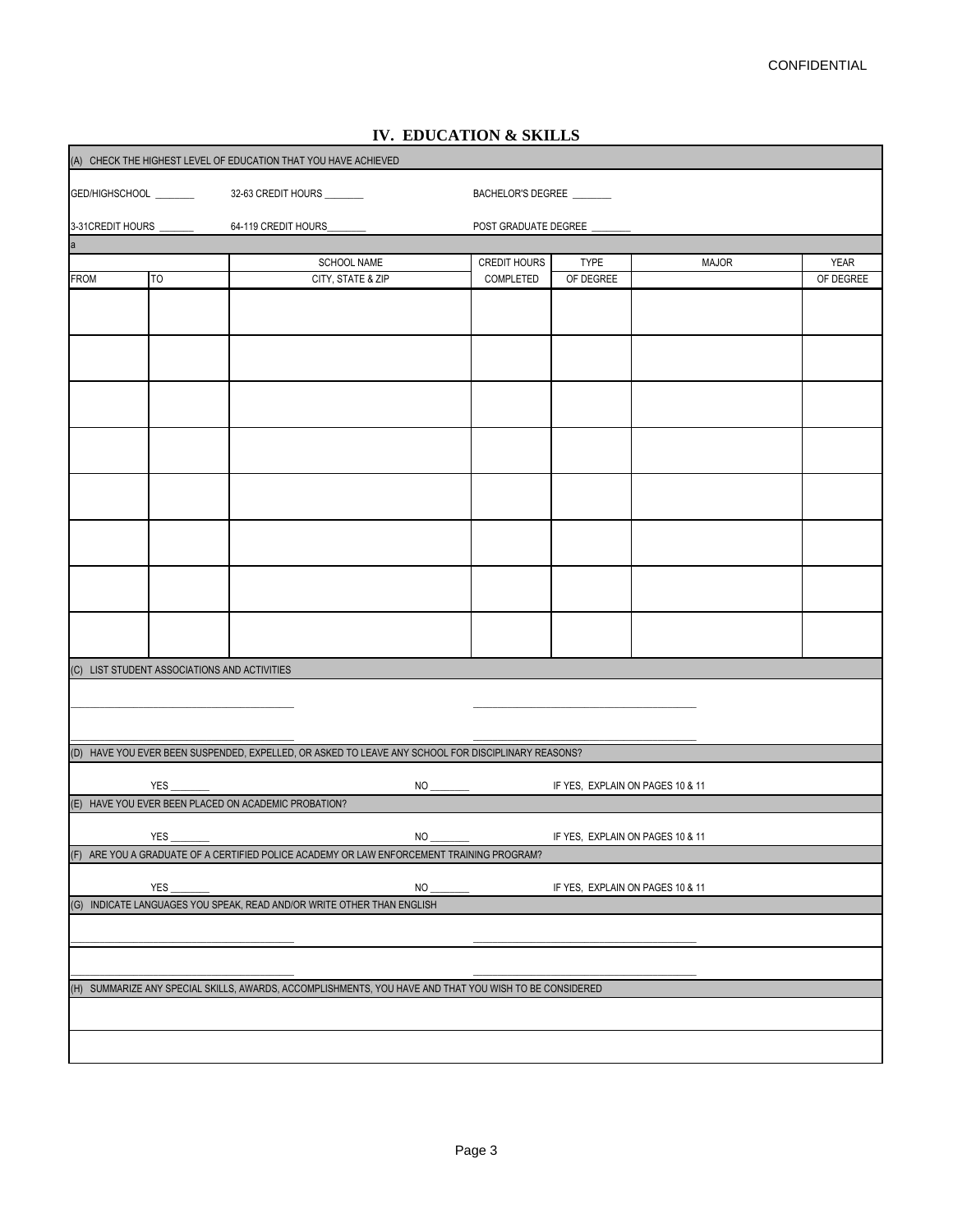|  |  | V. EMPLOYMENT HISTORY |  |  |
|--|--|-----------------------|--|--|
|--|--|-----------------------|--|--|

|                                 | BACK OF PACKET IF YOU NEED ADDITIONAL SPACE.                                    |              | MAY WE CONTACT YOUR CURRENT EMPLOYER? |                | (A) START WITH YOUR PRESENT OR LAST JOB AND LIST ALL OF THE PLACES YOU HAVE WORKED SINCE HIGH SCHOOL. YOU MAY COPY THIS PAGE AND ATTACH TO<br><b>YES</b><br>N <sub>O</sub> |
|---------------------------------|---------------------------------------------------------------------------------|--------------|---------------------------------------|----------------|----------------------------------------------------------------------------------------------------------------------------------------------------------------------------|
| <b>PRESENT OR LAST EMPLOYER</b> |                                                                                 |              |                                       | <b>ADDRESS</b> |                                                                                                                                                                            |
|                                 |                                                                                 |              |                                       |                |                                                                                                                                                                            |
| <b>CITY</b>                     | <b>STATE</b>                                                                    | ZIP          | <b>TELEPHONE</b>                      |                | <b>SUPERVISOR</b>                                                                                                                                                          |
|                                 |                                                                                 |              |                                       |                |                                                                                                                                                                            |
|                                 |                                                                                 |              |                                       |                |                                                                                                                                                                            |
| <b>FROM MONTH/YEAR</b>          | DATES EMPLOYED<br>TO MONTH/YEAR                                                 | <b>START</b> | SALARY<br><b>ENDING</b>               |                | POSITION HELD                                                                                                                                                              |
|                                 |                                                                                 |              |                                       |                |                                                                                                                                                                            |
|                                 |                                                                                 |              |                                       |                |                                                                                                                                                                            |
| <b>REASON FOR LEAVING</b>       |                                                                                 |              |                                       |                |                                                                                                                                                                            |
|                                 |                                                                                 |              |                                       |                |                                                                                                                                                                            |
| <b>EMPLOYER</b>                 |                                                                                 |              |                                       | <b>ADDRESS</b> |                                                                                                                                                                            |
|                                 |                                                                                 |              |                                       |                |                                                                                                                                                                            |
|                                 |                                                                                 |              |                                       |                |                                                                                                                                                                            |
| <b>CITY</b>                     | <b>STATE</b>                                                                    | ZIP          | <b>TELEPHONE</b>                      |                | <b>SUPERVISOR</b>                                                                                                                                                          |
|                                 |                                                                                 |              |                                       |                |                                                                                                                                                                            |
|                                 | DATES EMPLOYED                                                                  |              | <b>SALARY</b>                         |                |                                                                                                                                                                            |
| <b>FROM MONTH/YEAR</b>          | TO MONTH/YEAR                                                                   | <b>START</b> | <b>ENDING</b>                         |                | POSITION HELD                                                                                                                                                              |
|                                 |                                                                                 |              |                                       |                |                                                                                                                                                                            |
| <b>REASON FOR LEAVING</b>       |                                                                                 |              |                                       |                |                                                                                                                                                                            |
|                                 |                                                                                 |              |                                       |                |                                                                                                                                                                            |
| <b>EMPLOYER</b>                 |                                                                                 |              |                                       | <b>ADDRESS</b> |                                                                                                                                                                            |
|                                 |                                                                                 |              |                                       |                |                                                                                                                                                                            |
|                                 |                                                                                 |              |                                       |                |                                                                                                                                                                            |
| <b>CITY</b>                     | <b>STATE</b>                                                                    | ZIP          | <b>TELEPHONE</b>                      |                | <b>SUPERVISOR</b>                                                                                                                                                          |
|                                 |                                                                                 |              |                                       |                |                                                                                                                                                                            |
|                                 | DATES EMPLOYED                                                                  |              | <b>SALARY</b>                         |                |                                                                                                                                                                            |
| <b>FROM MONTH/YEAR</b>          | TO MONTH/YEAR                                                                   | <b>START</b> | <b>ENDING</b>                         |                | POSITION HELD                                                                                                                                                              |
|                                 |                                                                                 |              |                                       |                |                                                                                                                                                                            |
| <b>REASON FOR LEAVING</b>       |                                                                                 |              |                                       |                |                                                                                                                                                                            |
|                                 |                                                                                 |              |                                       |                |                                                                                                                                                                            |
|                                 |                                                                                 |              |                                       |                |                                                                                                                                                                            |
| <b>EMPLOYER</b>                 |                                                                                 |              |                                       | <b>ADDRESS</b> |                                                                                                                                                                            |
|                                 |                                                                                 |              |                                       |                |                                                                                                                                                                            |
| <b>CITY</b>                     | <b>STATE</b>                                                                    | ZIP          | <b>TELEPHONE</b>                      |                | <b>SUPERVISOR</b>                                                                                                                                                          |
|                                 |                                                                                 |              |                                       |                |                                                                                                                                                                            |
|                                 | DATES EMPLOYED                                                                  |              | SALARY                                |                |                                                                                                                                                                            |
| <b>FROM MONTH/YEAR</b>          | TO MONTH/YEAR                                                                   | <b>START</b> | <b>ENDING</b>                         |                | POSITION HELD                                                                                                                                                              |
|                                 |                                                                                 |              |                                       |                |                                                                                                                                                                            |
| <b>REASON FOR LEAVING</b>       |                                                                                 |              |                                       |                |                                                                                                                                                                            |
|                                 |                                                                                 |              |                                       |                |                                                                                                                                                                            |
|                                 |                                                                                 |              |                                       |                |                                                                                                                                                                            |
|                                 | (B) HAVE YOU EVER BEEN DISMISSED, FIRED, OR ASKED TO RESIGN FROM EMPLOYMENT?    |              |                                       |                |                                                                                                                                                                            |
| YES                             |                                                                                 |              |                                       |                |                                                                                                                                                                            |
|                                 | (C) HAVE YOU EVER STOLEN ANY MONEY OR MERCHANDISE FROM ANY PLACE OF EMPLOYMENT? |              |                                       |                |                                                                                                                                                                            |
| YES                             | <u> 1980 - John Barnett, fransk politiker (</u>                                 |              |                                       |                | IF YES, EXPLAIN ON PAGES 10 & 11                                                                                                                                           |
|                                 | (D) HAVE YOU EVER BEEN UNEMPLOYED FOR A PERIOD OF TIME IN EXCESS OF SIX MONTHS? |              |                                       |                |                                                                                                                                                                            |
|                                 | $YES \_\_\_\_\_\$                                                               |              |                                       |                |                                                                                                                                                                            |
|                                 |                                                                                 |              |                                       | Page 4         |                                                                                                                                                                            |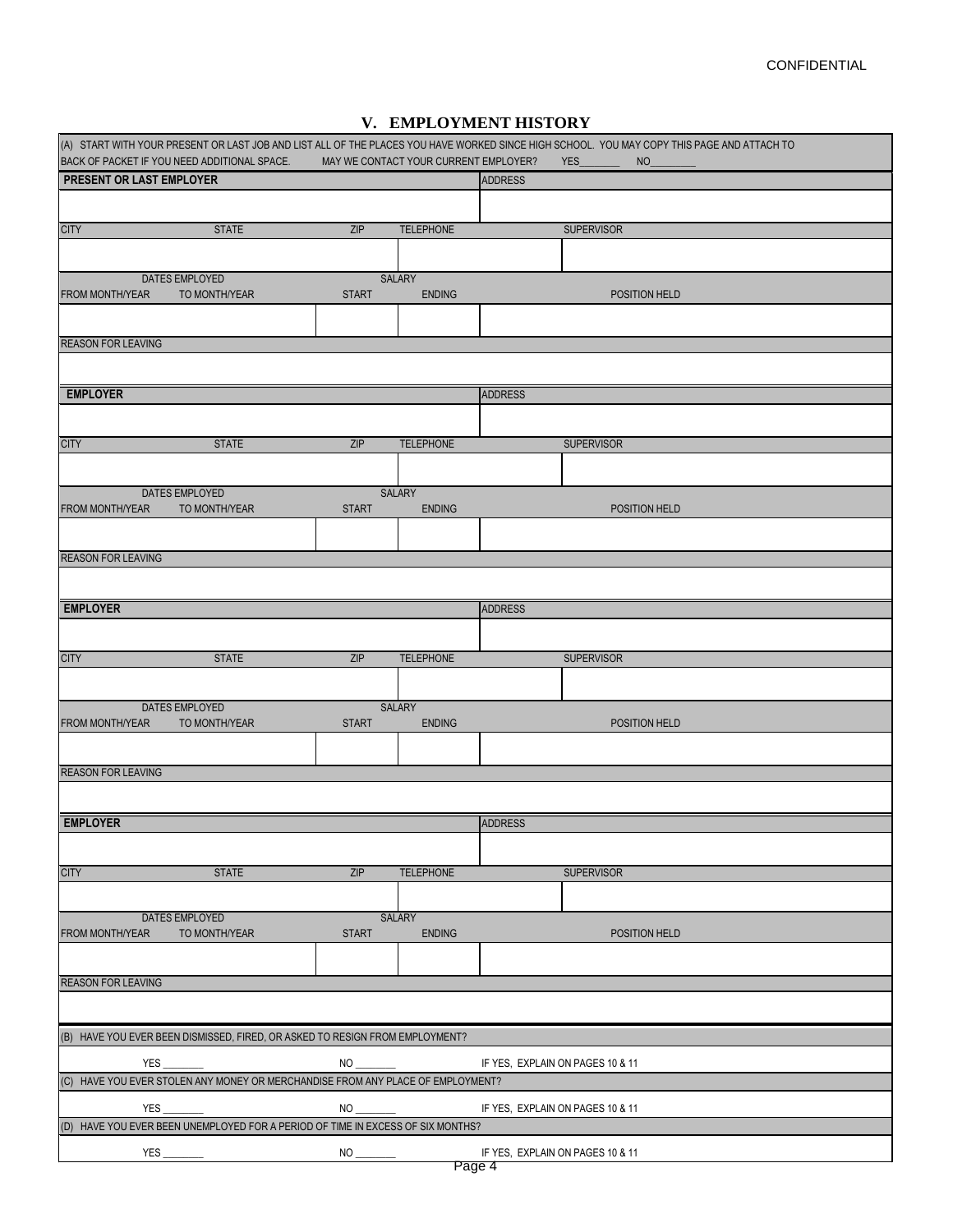|  | VI. ORGANIZATIONAL MEMBERSHIP |  |  |  |  |  |
|--|-------------------------------|--|--|--|--|--|
|--|-------------------------------|--|--|--|--|--|

| (A) LIST ALL CIVIC OR SOCIAL ORGANIZATIONS, FRATERNITIES, CLUBS, BROTHERHOODS, SOCIETIES OR GROUPS OF WHICH YOU ARE, OR HAVE BEEN |                                |                                                        |                                                                                         |  |                                                                                                        |                                                                                                                                                                                                                                                                                                                                                                 |  |  |  |
|-----------------------------------------------------------------------------------------------------------------------------------|--------------------------------|--------------------------------------------------------|-----------------------------------------------------------------------------------------|--|--------------------------------------------------------------------------------------------------------|-----------------------------------------------------------------------------------------------------------------------------------------------------------------------------------------------------------------------------------------------------------------------------------------------------------------------------------------------------------------|--|--|--|
| A MEMBER OR ASSOCIATE.                                                                                                            |                                |                                                        |                                                                                         |  |                                                                                                        |                                                                                                                                                                                                                                                                                                                                                                 |  |  |  |
| DATES OF MEMBERSHIP                                                                                                               |                                |                                                        |                                                                                         |  |                                                                                                        |                                                                                                                                                                                                                                                                                                                                                                 |  |  |  |
| <b>FROM</b>                                                                                                                       | T <sub>O</sub>                 |                                                        | NAME OF ORGANIZATION                                                                    |  | <b>ADDRESS</b>                                                                                         | OFFICE HELD                                                                                                                                                                                                                                                                                                                                                     |  |  |  |
|                                                                                                                                   |                                |                                                        |                                                                                         |  |                                                                                                        |                                                                                                                                                                                                                                                                                                                                                                 |  |  |  |
|                                                                                                                                   |                                |                                                        |                                                                                         |  |                                                                                                        |                                                                                                                                                                                                                                                                                                                                                                 |  |  |  |
|                                                                                                                                   |                                |                                                        |                                                                                         |  |                                                                                                        |                                                                                                                                                                                                                                                                                                                                                                 |  |  |  |
|                                                                                                                                   |                                |                                                        |                                                                                         |  |                                                                                                        |                                                                                                                                                                                                                                                                                                                                                                 |  |  |  |
|                                                                                                                                   |                                |                                                        |                                                                                         |  |                                                                                                        |                                                                                                                                                                                                                                                                                                                                                                 |  |  |  |
|                                                                                                                                   |                                |                                                        |                                                                                         |  | CONSTITUTION OF THE UNITED STATES OR THE STATE OF MISSOURI, BY ANY UNLAWFUL OR UNCONSTITUTIONAL MEANS? | (B) ARE YOU NOW, OR HAVE YOU EVER BEEN A MEMBER OF ANY FOREIGN OR DOMESTIC SUBVERSIVE ORGANIZATION, ASSOCIATION, MOVEMENT, GROUP OR CLUB WHICH HAS<br>ADOPTED OR SHOWS A POLICY OF ADVOCATING OR APPROVING THE COMMISSION OF ACTS OF FORCE OR VIOLENCE TO DENY OTHER PERSONS THEIR RIGHTS UNDER THE                                                             |  |  |  |
|                                                                                                                                   |                                |                                                        |                                                                                         |  |                                                                                                        |                                                                                                                                                                                                                                                                                                                                                                 |  |  |  |
|                                                                                                                                   |                                |                                                        |                                                                                         |  | VII. MILITARY STATUS                                                                                   |                                                                                                                                                                                                                                                                                                                                                                 |  |  |  |
|                                                                                                                                   |                                | (A) ARE YOU REGISTERED WITH THE SELECTIVE SERVICE?     |                                                                                         |  |                                                                                                        |                                                                                                                                                                                                                                                                                                                                                                 |  |  |  |
|                                                                                                                                   |                                |                                                        |                                                                                         |  | IF YES, REGISTRATION NUMBER                                                                            |                                                                                                                                                                                                                                                                                                                                                                 |  |  |  |
|                                                                                                                                   |                                | (B) DO YOU HAVE A CURRENT MILITARY SERVICE OBLIGATION? |                                                                                         |  |                                                                                                        |                                                                                                                                                                                                                                                                                                                                                                 |  |  |  |
|                                                                                                                                   |                                |                                                        |                                                                                         |  |                                                                                                        |                                                                                                                                                                                                                                                                                                                                                                 |  |  |  |
|                                                                                                                                   |                                |                                                        |                                                                                         |  |                                                                                                        | (C) HAVE YOU EVER SERVED IN THE ARMY, NAVY, MARINE CORPS, AIR FORCE, COAST GUARD, ROTC, OR ANY OTHER MILITARY OR SEMI-MILITARY ORGANIZATION?                                                                                                                                                                                                                    |  |  |  |
|                                                                                                                                   |                                |                                                        |                                                                                         |  |                                                                                                        |                                                                                                                                                                                                                                                                                                                                                                 |  |  |  |
|                                                                                                                                   | YES                            |                                                        |                                                                                         |  | IF YES, FILL IN BELOW                                                                                  |                                                                                                                                                                                                                                                                                                                                                                 |  |  |  |
|                                                                                                                                   | DATES OF SERVICE               |                                                        |                                                                                         |  |                                                                                                        |                                                                                                                                                                                                                                                                                                                                                                 |  |  |  |
| <b>FROM</b>                                                                                                                       | TO                             | <b>BRANCH</b>                                          | <b>RANK</b>                                                                             |  | TYPE OF DISCHARGE                                                                                      | SPECIALTY                                                                                                                                                                                                                                                                                                                                                       |  |  |  |
|                                                                                                                                   |                                |                                                        |                                                                                         |  |                                                                                                        |                                                                                                                                                                                                                                                                                                                                                                 |  |  |  |
|                                                                                                                                   |                                |                                                        |                                                                                         |  |                                                                                                        |                                                                                                                                                                                                                                                                                                                                                                 |  |  |  |
|                                                                                                                                   |                                |                                                        |                                                                                         |  |                                                                                                        |                                                                                                                                                                                                                                                                                                                                                                 |  |  |  |
|                                                                                                                                   |                                | (D) WERE YOU EVER REDUCED IN RANK IN THE MILITARY?     |                                                                                         |  |                                                                                                        |                                                                                                                                                                                                                                                                                                                                                                 |  |  |  |
|                                                                                                                                   | <b>YES</b>                     |                                                        |                                                                                         |  |                                                                                                        |                                                                                                                                                                                                                                                                                                                                                                 |  |  |  |
|                                                                                                                                   | DATES:                         | FROM_                                                  |                                                                                         |  |                                                                                                        | $\overline{10}$ $\overline{10}$ $\overline{10}$ $\overline{10}$ $\overline{10}$ $\overline{10}$ $\overline{10}$ $\overline{10}$ $\overline{10}$ $\overline{10}$ $\overline{10}$ $\overline{10}$ $\overline{10}$ $\overline{10}$ $\overline{10}$ $\overline{10}$ $\overline{10}$ $\overline{10}$ $\overline{10}$ $\overline{10}$ $\overline{10}$ $\overline{10}$ |  |  |  |
| (E)                                                                                                                               | WERE YOU EVER COURT MARTIALED? |                                                        |                                                                                         |  |                                                                                                        |                                                                                                                                                                                                                                                                                                                                                                 |  |  |  |
|                                                                                                                                   | <b>YES</b>                     |                                                        |                                                                                         |  |                                                                                                        |                                                                                                                                                                                                                                                                                                                                                                 |  |  |  |
|                                                                                                                                   |                                |                                                        |                                                                                         |  |                                                                                                        |                                                                                                                                                                                                                                                                                                                                                                 |  |  |  |
|                                                                                                                                   | SENTENCE RECEIVED              |                                                        |                                                                                         |  |                                                                                                        |                                                                                                                                                                                                                                                                                                                                                                 |  |  |  |
|                                                                                                                                   |                                |                                                        | HAVE YOU EVER RECEIVED A CAPTAIN'S MAST, COMPANY PUNISHMENT OR ARTICLE 15?              |  |                                                                                                        |                                                                                                                                                                                                                                                                                                                                                                 |  |  |  |
|                                                                                                                                   |                                |                                                        |                                                                                         |  |                                                                                                        |                                                                                                                                                                                                                                                                                                                                                                 |  |  |  |
|                                                                                                                                   |                                |                                                        | (G) HAVE YOU EVER SERVED IN A MILITARY OR NAVAL ORGANIZATION OF ANY FOREIGN GOVERNMENT? |  |                                                                                                        |                                                                                                                                                                                                                                                                                                                                                                 |  |  |  |
|                                                                                                                                   |                                |                                                        |                                                                                         |  | IF YES, EXPLAIN                                                                                        |                                                                                                                                                                                                                                                                                                                                                                 |  |  |  |
|                                                                                                                                   |                                |                                                        |                                                                                         |  |                                                                                                        |                                                                                                                                                                                                                                                                                                                                                                 |  |  |  |
|                                                                                                                                   |                                |                                                        |                                                                                         |  |                                                                                                        |                                                                                                                                                                                                                                                                                                                                                                 |  |  |  |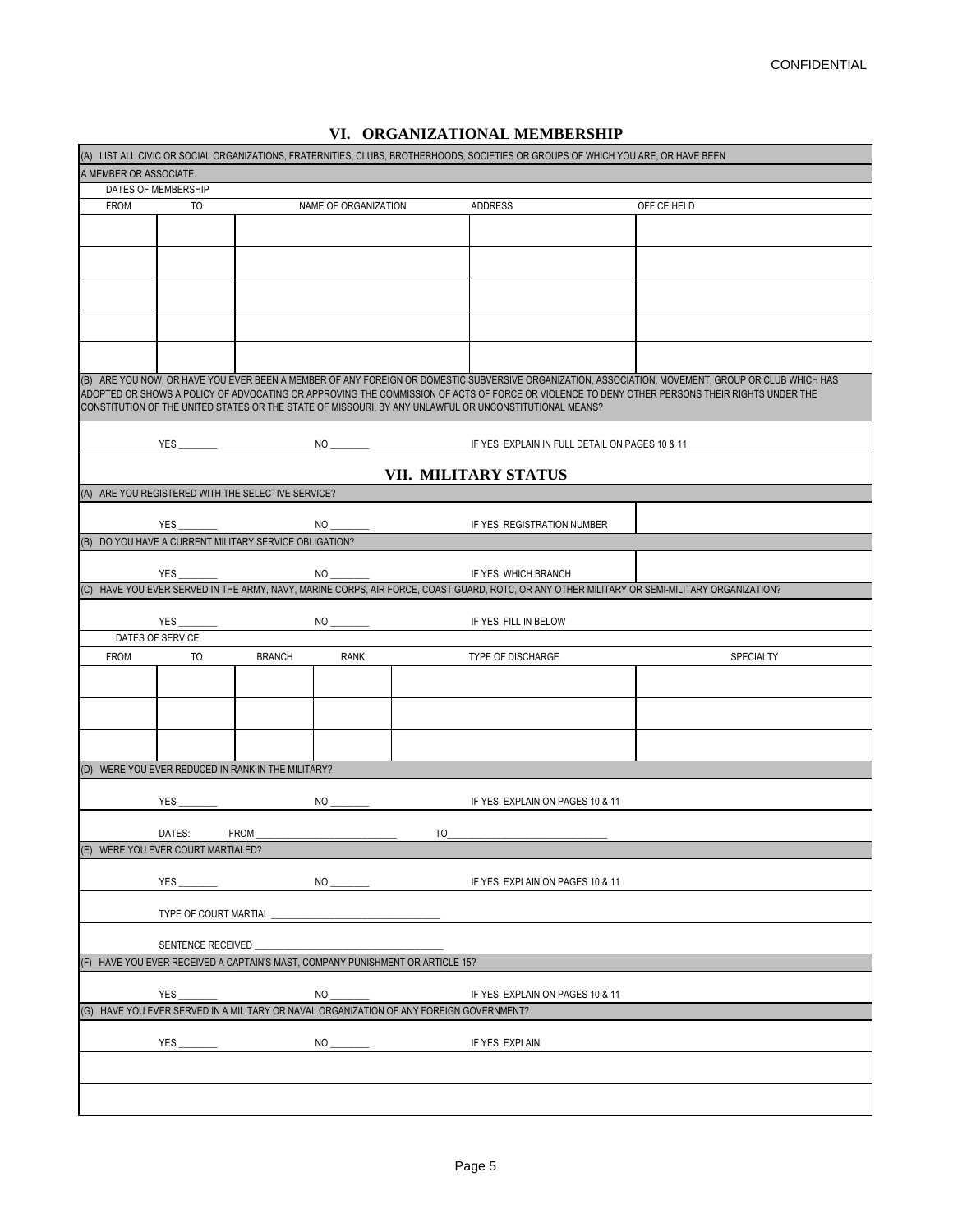| (A) LIST THE SOURCES OF ALL YOUR INCOME AT THE PRESENT TIME   |                |                |                  |                     |  |                                                                                                                       |                |                |                                                                                                                                        |
|---------------------------------------------------------------|----------------|----------------|------------------|---------------------|--|-----------------------------------------------------------------------------------------------------------------------|----------------|----------------|----------------------------------------------------------------------------------------------------------------------------------------|
| TYPE OF INCOME                                                |                |                |                  | FIRM OR SOURCE NAME |  |                                                                                                                       | MONTHLY INCOME |                |                                                                                                                                        |
|                                                               |                |                |                  |                     |  |                                                                                                                       |                |                |                                                                                                                                        |
|                                                               |                |                |                  |                     |  |                                                                                                                       |                |                |                                                                                                                                        |
|                                                               |                |                |                  |                     |  |                                                                                                                       |                |                |                                                                                                                                        |
|                                                               |                |                |                  |                     |  |                                                                                                                       |                |                |                                                                                                                                        |
|                                                               |                |                |                  |                     |  |                                                                                                                       |                |                |                                                                                                                                        |
|                                                               |                |                |                  |                     |  |                                                                                                                       |                |                |                                                                                                                                        |
|                                                               |                |                |                  |                     |  |                                                                                                                       |                |                |                                                                                                                                        |
|                                                               |                |                |                  |                     |  |                                                                                                                       |                |                |                                                                                                                                        |
|                                                               |                |                |                  |                     |  |                                                                                                                       |                |                |                                                                                                                                        |
|                                                               |                |                |                  |                     |  |                                                                                                                       |                |                |                                                                                                                                        |
|                                                               |                |                |                  |                     |  |                                                                                                                       |                |                |                                                                                                                                        |
| (B) IF YOUR SPOUSE IS EMPLOYED, PLEASE COMPLETE THE FOLLOWING |                |                |                  |                     |  |                                                                                                                       |                |                |                                                                                                                                        |
| <b>BUSINESS NAME</b>                                          |                |                |                  |                     |  |                                                                                                                       |                |                | <b>OCCUPATION</b>                                                                                                                      |
|                                                               |                |                |                  |                     |  |                                                                                                                       |                |                |                                                                                                                                        |
| <b>STREET ADDRESS</b>                                         |                |                |                  | <b>CITY</b>         |  | <b>STATE</b>                                                                                                          | ZIP            |                | <b>WORK PHONE</b>                                                                                                                      |
|                                                               |                |                |                  |                     |  |                                                                                                                       |                |                |                                                                                                                                        |
|                                                               |                |                |                  |                     |  |                                                                                                                       |                |                |                                                                                                                                        |
|                                                               |                |                |                  |                     |  | (C) LIST ALL DEBTS AND OBLIGATIONS WHICH YOU NOW OWE, AND THE INDIVIDUALS OR FIRMS WITH WHOM YOU HAVE CREDIT DEALINGS |                |                |                                                                                                                                        |
|                                                               |                |                |                  |                     |  |                                                                                                                       |                |                | USE PAGES 10 & 11 IF NECESSARY                                                                                                         |
| <b>OBLIGATION</b>                                             | <b>MONTHLY</b> |                |                  |                     |  |                                                                                                                       |                |                |                                                                                                                                        |
| <b>TYPE</b>                                                   | <b>PAYMENT</b> | <b>BALANCE</b> | NAME OF CREDITOR |                     |  |                                                                                                                       |                | <b>ADDRESS</b> |                                                                                                                                        |
| <b>MORTGAGE</b>                                               |                |                |                  |                     |  |                                                                                                                       |                |                |                                                                                                                                        |
|                                                               |                |                |                  |                     |  |                                                                                                                       |                |                |                                                                                                                                        |
| <b>RENT</b>                                                   |                |                |                  |                     |  |                                                                                                                       |                |                |                                                                                                                                        |
|                                                               |                |                |                  |                     |  |                                                                                                                       |                |                |                                                                                                                                        |
| <b>VEHICLE(S)</b>                                             |                |                |                  |                     |  |                                                                                                                       |                |                |                                                                                                                                        |
|                                                               |                |                |                  |                     |  |                                                                                                                       |                |                |                                                                                                                                        |
| <b>SCHOOL LOAN</b>                                            |                |                |                  |                     |  |                                                                                                                       |                |                |                                                                                                                                        |
|                                                               |                |                |                  |                     |  |                                                                                                                       |                |                |                                                                                                                                        |
| PERSONAL LOAN                                                 |                |                |                  |                     |  |                                                                                                                       |                |                |                                                                                                                                        |
| <b>CREDIT CARD</b>                                            |                |                |                  |                     |  |                                                                                                                       |                |                |                                                                                                                                        |
|                                                               |                |                |                  |                     |  |                                                                                                                       |                |                |                                                                                                                                        |
| <b>CREDIT CARD</b>                                            |                |                |                  |                     |  |                                                                                                                       |                |                |                                                                                                                                        |
| <b>OTHER</b>                                                  |                |                |                  |                     |  |                                                                                                                       |                |                |                                                                                                                                        |
| (SPECIFY)                                                     |                |                |                  |                     |  |                                                                                                                       |                |                |                                                                                                                                        |
| SPOUSE OR EX-SPOUSE                                           |                |                |                  |                     |  |                                                                                                                       |                |                | IF THE ANSWER TO ANY OF THE FOLLOWING QUESTIONS IS "YES" WRITE DETAILS ON PAGES 11 & 12, MARK "YES" IF THE QUESTION INVOLVES YOU, OR A |
| (D) HAVE YOU EVER BEEN DELIQUENT IN ANY                       |                |                |                  |                     |  | (J) HAVE YOU EVER FILED A                                                                                             |                |                |                                                                                                                                        |
| OF YOUR FINANCIAL OBLIGATIONS?                                |                |                | YES              | <b>NO</b>           |  | <b>LAWSUIT OR HAD A</b>                                                                                               |                |                |                                                                                                                                        |
|                                                               |                |                |                  |                     |  | REPRESENTATIVE FILE A                                                                                                 |                |                |                                                                                                                                        |
| (E) HAVE YOU EVER BEEN REFUSED CREDIT?                        |                |                | <b>YES</b>       | NO                  |  | LAWSUIT ON YOUR BEHALF?                                                                                               |                | <b>YES</b>     | <b>NO</b>                                                                                                                              |
| (F) HAVE YOU EVER HAD ANY OF YOUR                             |                |                |                  |                     |  |                                                                                                                       |                |                |                                                                                                                                        |
| PROPERTY REPOSSESSED?                                         |                |                | <b>YES</b>       | NO                  |  | (K) HAVE YOU EVER FAILED TO                                                                                           |                |                |                                                                                                                                        |
| (G) HAVE YOU EVER FILED BANKRUPTCY?                           |                |                |                  |                     |  | FILE OR BEEN DELINQUENT IN<br>FILING YOUR TAX RETURN?                                                                 |                | YES            | <b>NO</b>                                                                                                                              |
| NO<br>YES                                                     |                |                |                  |                     |  |                                                                                                                       |                |                |                                                                                                                                        |
| (H) HAVE YOU EVER BEEN SUED IN COURT?                         |                |                | YES $\_$         | NO.                 |  |                                                                                                                       |                |                |                                                                                                                                        |
|                                                               |                |                |                  |                     |  |                                                                                                                       |                |                |                                                                                                                                        |
| (I) HAVE YOU EVER RECEIVED A SETTLEMENT IN                    |                |                |                  |                     |  | (L) HAS YOUR TAX RETURN<br>EVER BEEN AUDITED BY THE IRS                                                               |                |                |                                                                                                                                        |
| PAYMENT FOR DAMAGES, INJURY, LIBEL, ETC.                      |                |                |                  |                     |  | FOR ANY REASON OTHER THAN                                                                                             |                |                |                                                                                                                                        |
| EITHER WITH OR WITHOUT COURT ACTION?                          |                |                | $YES$ $\qquad$   | NO.                 |  | RANDOM AUDIT?                                                                                                         |                | <b>YES</b>     | NO <sub>1</sub>                                                                                                                        |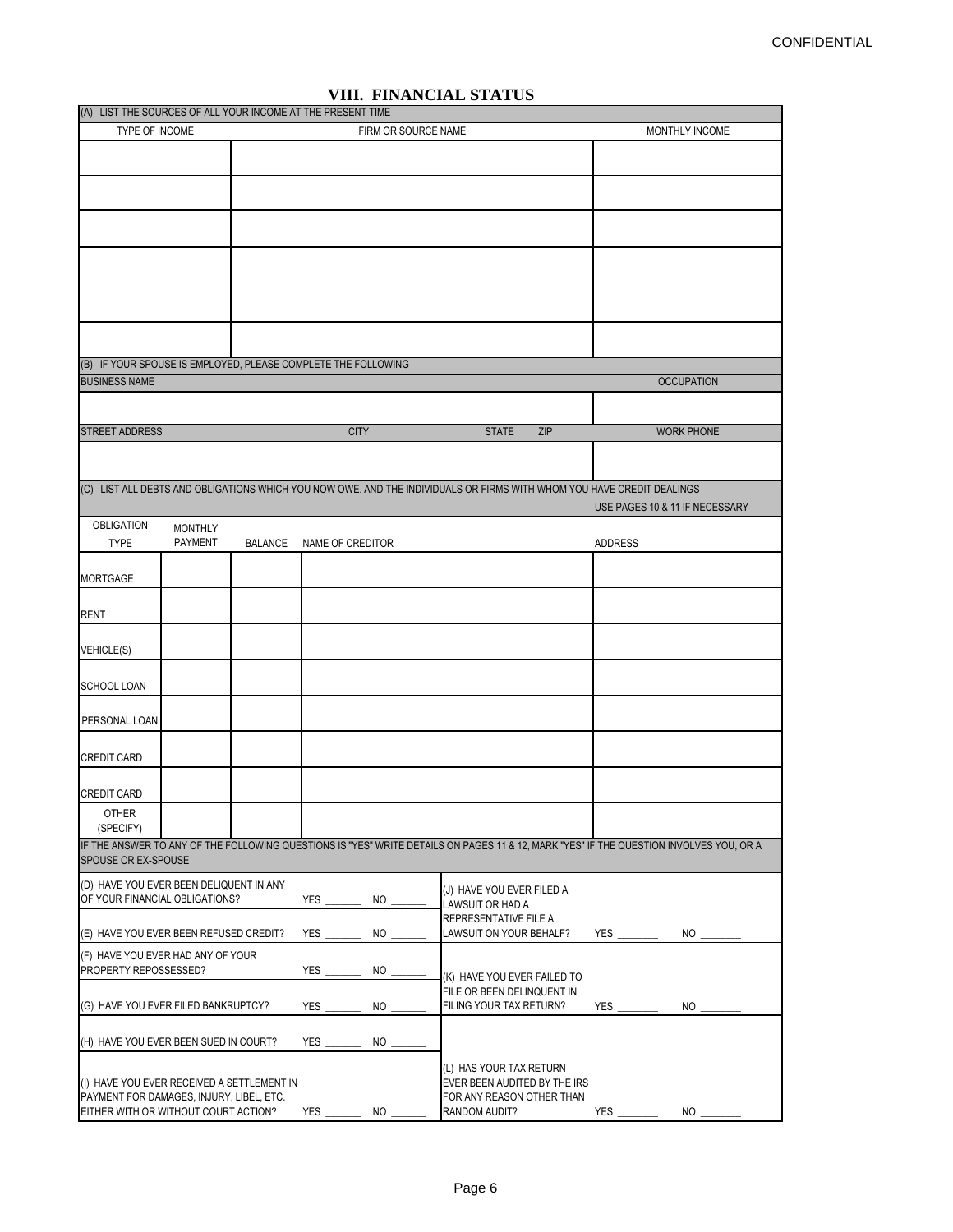| (A) WITHIN THE LAST SIX MONTHS, HAVE YOU CONSUMED ANY ALCOHOLIC BEVERAGES BECAUSE OF AN ADDICTION TO ALCOHOL? |  |                            |           | IX. NARCOTIC AND LIQUOR USAGE |                      |                           |            |                |                                 |  |
|---------------------------------------------------------------------------------------------------------------|--|----------------------------|-----------|-------------------------------|----------------------|---------------------------|------------|----------------|---------------------------------|--|
|                                                                                                               |  |                            |           |                               |                      |                           |            |                |                                 |  |
|                                                                                                               |  |                            |           |                               |                      |                           |            |                |                                 |  |
| YES_                                                                                                          |  |                            |           |                               |                      |                           |            |                |                                 |  |
|                                                                                                               |  |                            |           |                               |                      |                           |            |                |                                 |  |
| X. MARITAL STATUS AND FAMILY MEMBERS                                                                          |  |                            |           |                               |                      |                           |            |                |                                 |  |
| (A) CHECK YOUR CURRENT MARITAL STATUS                                                                         |  |                            |           |                               |                      |                           |            |                |                                 |  |
| SINGLE _______                                                                                                |  |                            |           |                               |                      |                           |            |                |                                 |  |
| ENGAGED __________      DIVORCED _________      WIDOWED ________                                              |  |                            |           |                               |                      |                           |            |                |                                 |  |
| (B) IF ENGAGED OR MARRIED, INDICATE THE FOLLOWING INFORMATION RELATIVE TO FIANCÉE OR SPOUSE                   |  |                            |           |                               |                      |                           |            |                |                                 |  |
| LAST NAME (INCLUDE MAIDEN)                                                                                    |  | <b>FIRST</b>               |           |                               |                      | <b>MIDDLE</b>             |            |                | <b>HOME PHONE</b>               |  |
|                                                                                                               |  |                            |           |                               |                      |                           |            |                |                                 |  |
| <b>STREET ADDRESS</b>                                                                                         |  |                            |           | <b>CITY</b>                   |                      | <b>STATE</b>              | <b>ZIP</b> |                | ANTICIPATED OR DATE OF MARRIAGE |  |
|                                                                                                               |  |                            |           |                               |                      |                           |            |                |                                 |  |
| (C) IF SEPARATED OR DIVORCED, INDICATE THE FOLLOWING INFORMATION RELATIVE TO EX-SPOUSE                        |  |                            |           |                               |                      |                           |            |                |                                 |  |
| <b>LAST NAME (INCLUDE MAIDEN)</b>                                                                             |  | <b>FIRST</b>               |           |                               |                      | <b>MIDDLE</b>             |            |                | HOME PHONE                      |  |
|                                                                                                               |  |                            |           |                               |                      |                           |            |                |                                 |  |
| <b>STREET ADDRESS</b>                                                                                         |  |                            |           | <b>CITY</b>                   |                      | <b>STATE</b>              | ZIP        |                | DATE OF SEPARATION/DIVORCE      |  |
|                                                                                                               |  |                            |           |                               |                      |                           |            |                |                                 |  |
|                                                                                                               |  |                            |           |                               |                      |                           |            |                |                                 |  |
| (D) IF SPOUSE IS DECEASED, INDICATE THE FOLLOWING<br><b>LAST NAME (INCLUDE MAIDEN)</b>                        |  | <b>FIRST</b>               |           |                               |                      | <b>MIDDLE</b>             |            |                | DATE OF DEATH                   |  |
|                                                                                                               |  |                            |           |                               |                      |                           |            |                |                                 |  |
|                                                                                                               |  |                            |           |                               |                      |                           |            |                |                                 |  |
| (E) LIST ALL CHILDREN OR DEPENDENTS                                                                           |  |                            |           |                               |                      |                           |            |                |                                 |  |
| <b>NAME</b>                                                                                                   |  | DATE OF BIRTH RELATIONSHIP |           | % OF SUPPORT                  |                      | <b>RESIDING WITH WHOM</b> |            | <b>ADDRESS</b> |                                 |  |
|                                                                                                               |  |                            |           |                               |                      |                           |            |                |                                 |  |
|                                                                                                               |  |                            |           |                               |                      |                           |            |                |                                 |  |
|                                                                                                               |  |                            |           |                               |                      |                           |            |                |                                 |  |
|                                                                                                               |  |                            |           |                               |                      |                           |            |                |                                 |  |
|                                                                                                               |  |                            |           |                               |                      |                           |            |                |                                 |  |
|                                                                                                               |  |                            |           |                               |                      |                           |            |                |                                 |  |
| (F) DO YOU SUPPORT ALL CHILDREN UNDER THE AGE OF 21 BORN TO YOU?                                              |  |                            |           |                               |                      |                           |            |                |                                 |  |
|                                                                                                               |  |                            |           |                               | IF NO, EXPLAIN BELOW |                           |            |                |                                 |  |
|                                                                                                               |  |                            |           |                               |                      |                           |            |                |                                 |  |
|                                                                                                               |  |                            |           |                               |                      |                           |            |                |                                 |  |
|                                                                                                               |  |                            |           |                               |                      |                           |            |                |                                 |  |
|                                                                                                               |  |                            |           |                               |                      |                           |            |                |                                 |  |
| (G) ALL POLICE OFFICERS OF THIS DEPARTMENT WORK A MINIMUM TWELVE (12) HOUR DAY. ARE YOU ABLE TO MEET THESE    |  |                            |           |                               |                      |                           |            |                |                                 |  |
| REQUIREMENTS WITHOUT EXCESSIVE ABSENCES?                                                                      |  |                            |           |                               |                      |                           |            |                |                                 |  |
|                                                                                                               |  |                            |           |                               |                      |                           |            |                |                                 |  |
| YES                                                                                                           |  |                            | <b>NO</b> |                               |                      |                           |            |                |                                 |  |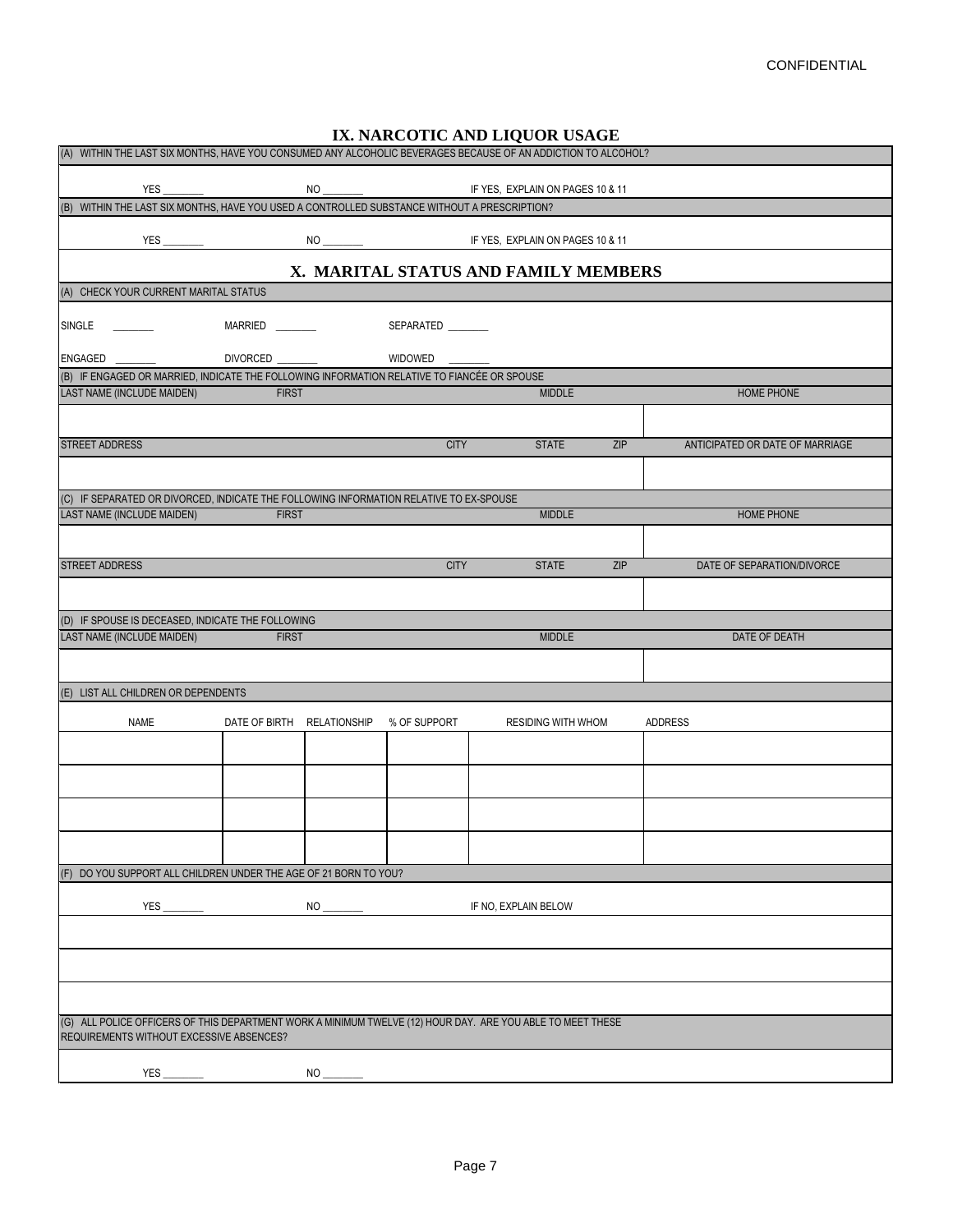#### **X. MARITAL STATUS AND FAMILY MEMBERS continued**

| (H) ARE YOU PRESENTLY LIVING WITH ANYONE (FRIEND OR RELATIVE)?                                                                                                 |                            |                    |                  |                                                                                                                                                  |                   |  |  |  |  |
|----------------------------------------------------------------------------------------------------------------------------------------------------------------|----------------------------|--------------------|------------------|--------------------------------------------------------------------------------------------------------------------------------------------------|-------------------|--|--|--|--|
|                                                                                                                                                                |                            |                    |                  | IF YES, EXPLAIN ON PAGES 10 & 11                                                                                                                 |                   |  |  |  |  |
| (I) HAVE YOU HAD ANY SERIOUS PROBLEMS WITH YOUR RELATIVES OR IN-LAWS?                                                                                          |                            |                    |                  |                                                                                                                                                  |                   |  |  |  |  |
|                                                                                                                                                                |                            |                    |                  |                                                                                                                                                  |                   |  |  |  |  |
| (J) LIST FULL NAMES OF YOUR IMMEDIATE FAMILY, SUCH AS FATHER, MOTHER, BROTHERS, SISTERS                                                                        |                            |                    |                  |                                                                                                                                                  |                   |  |  |  |  |
| <b>NAME</b>                                                                                                                                                    | DATE OF BIRTH RELATIONSHIP |                    | <b>TELEPHONE</b> | <b>ADDRESS</b>                                                                                                                                   | <b>OCCUPATION</b> |  |  |  |  |
|                                                                                                                                                                |                            |                    |                  |                                                                                                                                                  |                   |  |  |  |  |
|                                                                                                                                                                |                            |                    |                  |                                                                                                                                                  |                   |  |  |  |  |
|                                                                                                                                                                |                            |                    |                  |                                                                                                                                                  |                   |  |  |  |  |
|                                                                                                                                                                |                            |                    |                  |                                                                                                                                                  |                   |  |  |  |  |
|                                                                                                                                                                |                            |                    |                  |                                                                                                                                                  |                   |  |  |  |  |
|                                                                                                                                                                |                            |                    |                  |                                                                                                                                                  |                   |  |  |  |  |
|                                                                                                                                                                |                            |                    |                  |                                                                                                                                                  |                   |  |  |  |  |
|                                                                                                                                                                |                            |                    |                  |                                                                                                                                                  |                   |  |  |  |  |
|                                                                                                                                                                |                            |                    |                  |                                                                                                                                                  |                   |  |  |  |  |
|                                                                                                                                                                |                            |                    |                  |                                                                                                                                                  |                   |  |  |  |  |
|                                                                                                                                                                |                            |                    |                  |                                                                                                                                                  |                   |  |  |  |  |
|                                                                                                                                                                |                            |                    |                  |                                                                                                                                                  |                   |  |  |  |  |
| XI. USE OF FORCE<br>(A) IF THE NECESSITY AROSE FOR YOU TO USE DEADLY FORCE IN THE COURSE OF YOUR DUTIES AS AN OFFICER, WOULD YOU HAVE ANY RELUCTANCE TO DO SO? |                            |                    |                  |                                                                                                                                                  |                   |  |  |  |  |
|                                                                                                                                                                |                            |                    |                  |                                                                                                                                                  |                   |  |  |  |  |
|                                                                                                                                                                |                            |                    |                  |                                                                                                                                                  |                   |  |  |  |  |
|                                                                                                                                                                |                            |                    |                  |                                                                                                                                                  |                   |  |  |  |  |
|                                                                                                                                                                |                            |                    |                  |                                                                                                                                                  |                   |  |  |  |  |
|                                                                                                                                                                |                            |                    |                  |                                                                                                                                                  |                   |  |  |  |  |
|                                                                                                                                                                |                            |                    |                  |                                                                                                                                                  |                   |  |  |  |  |
| (B) HAVE YOU EVER USED A WEAPON TO DEFEND YOURSELF OR OTHERS?                                                                                                  |                            |                    |                  |                                                                                                                                                  |                   |  |  |  |  |
| <b>YES</b>                                                                                                                                                     |                            |                    |                  | IF YES, EXPLAIN BELOW AND CONTINUE ON PAGES 10 & 11 IF NECESSARY                                                                                 |                   |  |  |  |  |
|                                                                                                                                                                |                            |                    |                  |                                                                                                                                                  |                   |  |  |  |  |
|                                                                                                                                                                |                            |                    |                  |                                                                                                                                                  |                   |  |  |  |  |
|                                                                                                                                                                |                            |                    |                  |                                                                                                                                                  |                   |  |  |  |  |
|                                                                                                                                                                |                            |                    |                  |                                                                                                                                                  |                   |  |  |  |  |
|                                                                                                                                                                |                            |                    |                  |                                                                                                                                                  |                   |  |  |  |  |
|                                                                                                                                                                |                            |                    |                  | (C) AS THE NEED TO DO SO MAY ARISE AT ANY TIME, ARE YOU PHYSICALLY CAPABLE OF MAKING A FORCEFUL ARREST REQUIRING PHYSICAL STRENGTH AND EXERTION? |                   |  |  |  |  |
|                                                                                                                                                                |                            |                    |                  |                                                                                                                                                  |                   |  |  |  |  |
| YES_                                                                                                                                                           |                            | $NO$ <sub>——</sub> |                  | IF YES, EXPLAIN BELOW AND CONTINUE ON PAGES 10 & 11 IF NECESSARY                                                                                 |                   |  |  |  |  |
|                                                                                                                                                                |                            |                    |                  |                                                                                                                                                  |                   |  |  |  |  |
|                                                                                                                                                                |                            |                    |                  |                                                                                                                                                  |                   |  |  |  |  |
|                                                                                                                                                                |                            |                    |                  |                                                                                                                                                  |                   |  |  |  |  |
|                                                                                                                                                                |                            |                    |                  |                                                                                                                                                  |                   |  |  |  |  |
| (D) IN 25 TO 50 WORDS, EXPLAIN WHY YOU WISH TO BE A POLICE OFFICER                                                                                             |                            |                    |                  |                                                                                                                                                  |                   |  |  |  |  |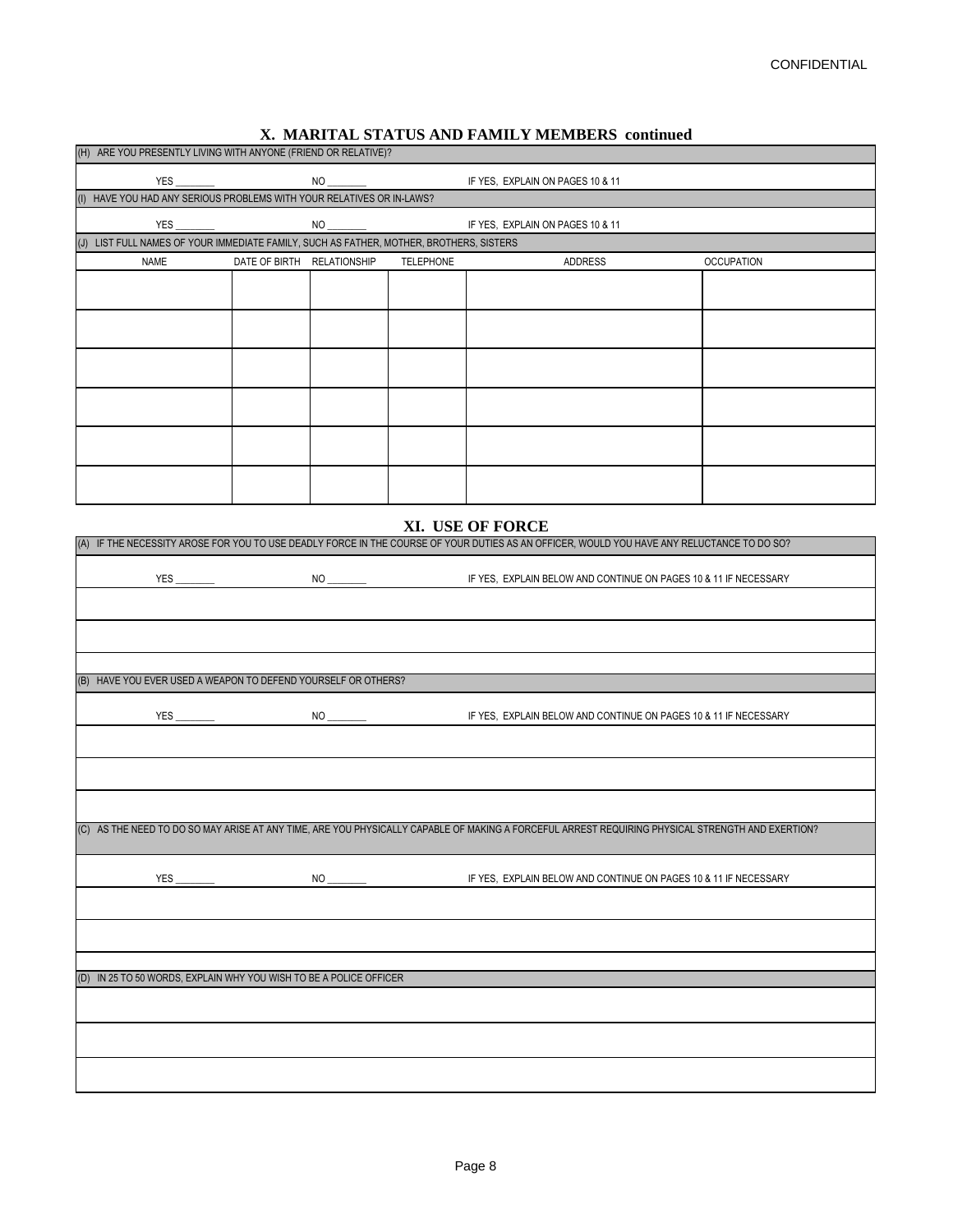|                          | (A) LIST ALL DRIVER'S OR CHAUFFEUR'S LICENSES YOU NOW HOLD OR HAVE PREVIOUSLY HELD, IN ANY STATE OR COUNTRY |                                                                                                                                                                                                                                                                                                                                                                      |       |                                                                                                                                             |                        |
|--------------------------|-------------------------------------------------------------------------------------------------------------|----------------------------------------------------------------------------------------------------------------------------------------------------------------------------------------------------------------------------------------------------------------------------------------------------------------------------------------------------------------------|-------|---------------------------------------------------------------------------------------------------------------------------------------------|------------------------|
| <b>STATE</b>             | TYPE OF LICENSE                                                                                             |                                                                                                                                                                                                                                                                                                                                                                      |       | <b>LICENSE NUMBER</b>                                                                                                                       | <b>EXPIRATION DATE</b> |
|                          |                                                                                                             |                                                                                                                                                                                                                                                                                                                                                                      |       |                                                                                                                                             |                        |
|                          |                                                                                                             |                                                                                                                                                                                                                                                                                                                                                                      |       |                                                                                                                                             |                        |
|                          |                                                                                                             |                                                                                                                                                                                                                                                                                                                                                                      |       |                                                                                                                                             |                        |
|                          |                                                                                                             |                                                                                                                                                                                                                                                                                                                                                                      |       |                                                                                                                                             |                        |
|                          | (B) HAVE ANY OF THE ABOVE LICENSES EVER BEEN SUSPENDED OR REVOKED                                           |                                                                                                                                                                                                                                                                                                                                                                      |       |                                                                                                                                             |                        |
|                          |                                                                                                             | $NO \longrightarrow$                                                                                                                                                                                                                                                                                                                                                 |       | IF YES, EXPLAIN ON PAGES 10 & 11                                                                                                            |                        |
|                          | DATES:                                                                                                      | $FROM \begin{picture}(100,10) \put(0,0){\vector(1,0){100}} \put(15,0){\vector(1,0){100}} \put(15,0){\vector(1,0){100}} \put(15,0){\vector(1,0){100}} \put(15,0){\vector(1,0){100}} \put(15,0){\vector(1,0){100}} \put(15,0){\vector(1,0){100}} \put(15,0){\vector(1,0){100}} \put(15,0){\vector(1,0){100}} \put(15,0){\vector(1,0){100}} \put(15,0){\vector(1,0){10$ | $TO_$ |                                                                                                                                             |                        |
|                          |                                                                                                             |                                                                                                                                                                                                                                                                                                                                                                      |       | (C) LIST ALL DRIVING CITATIONS/TICKETS OR SUMMONSES YOU HAVE RECEIVED AS AN ADULT OR JUVENILE, BEGINNING WITH THE MOST RECENT IF YOU CANNOT |                        |
|                          | REMEMBER EXACT DATES OR LOCATIONS, GIVE APPROXIMATE DATES AND LOCATIONS                                     |                                                                                                                                                                                                                                                                                                                                                                      |       |                                                                                                                                             |                        |
| <b>MONTH</b>             |                                                                                                             |                                                                                                                                                                                                                                                                                                                                                                      |       |                                                                                                                                             |                        |
| <b>YEAR</b>              | CHARGE                                                                                                      | <b>ISSUING AGENCY / DEPARTMENT</b>                                                                                                                                                                                                                                                                                                                                   |       |                                                                                                                                             | <b>DISPOSITION</b>     |
|                          |                                                                                                             |                                                                                                                                                                                                                                                                                                                                                                      |       |                                                                                                                                             |                        |
|                          |                                                                                                             |                                                                                                                                                                                                                                                                                                                                                                      |       |                                                                                                                                             |                        |
|                          |                                                                                                             |                                                                                                                                                                                                                                                                                                                                                                      |       |                                                                                                                                             |                        |
|                          |                                                                                                             |                                                                                                                                                                                                                                                                                                                                                                      |       |                                                                                                                                             |                        |
|                          |                                                                                                             |                                                                                                                                                                                                                                                                                                                                                                      |       |                                                                                                                                             |                        |
|                          |                                                                                                             |                                                                                                                                                                                                                                                                                                                                                                      |       |                                                                                                                                             |                        |
|                          |                                                                                                             |                                                                                                                                                                                                                                                                                                                                                                      |       |                                                                                                                                             |                        |
|                          | (D) LIST ALL VEHICLES WHICH YOU OWN, LEASE OR HAVE FOR YOUR PERSONAL USE (INCLUDE MOTORCYCLES)              |                                                                                                                                                                                                                                                                                                                                                                      |       |                                                                                                                                             |                        |
| <b>YEAR</b>              | <b>MAKE</b>                                                                                                 | <b>MODEL</b>                                                                                                                                                                                                                                                                                                                                                         |       | <b>LICENSE PLATE NUMBER</b>                                                                                                                 | <b>STATE</b>           |
|                          |                                                                                                             |                                                                                                                                                                                                                                                                                                                                                                      |       |                                                                                                                                             |                        |
|                          |                                                                                                             |                                                                                                                                                                                                                                                                                                                                                                      |       |                                                                                                                                             |                        |
|                          |                                                                                                             |                                                                                                                                                                                                                                                                                                                                                                      |       |                                                                                                                                             |                        |
|                          |                                                                                                             |                                                                                                                                                                                                                                                                                                                                                                      |       |                                                                                                                                             |                        |
|                          |                                                                                                             |                                                                                                                                                                                                                                                                                                                                                                      |       |                                                                                                                                             |                        |
|                          |                                                                                                             |                                                                                                                                                                                                                                                                                                                                                                      |       |                                                                                                                                             |                        |
|                          |                                                                                                             |                                                                                                                                                                                                                                                                                                                                                                      |       | (E) HOW MANY TRAFFIC ACCIDENTS HAVE YOU BEEN INVOLVED IN DURING THE PAST FIVE YEARS? EXPLAIN BELOW AND CONTINUE ON PAGES 10 & 11            |                        |
|                          |                                                                                                             |                                                                                                                                                                                                                                                                                                                                                                      |       |                                                                                                                                             |                        |
|                          |                                                                                                             |                                                                                                                                                                                                                                                                                                                                                                      |       |                                                                                                                                             |                        |
|                          | (F) LIST INFORMATION ON YOUR AUTOMOBILE INSURANCE                                                           |                                                                                                                                                                                                                                                                                                                                                                      |       |                                                                                                                                             |                        |
| <b>INSURANCE COMPANY</b> | AGENT NAME/TELEPHONE                                                                                        |                                                                                                                                                                                                                                                                                                                                                                      |       | POLICY NUMBER                                                                                                                               | <b>EXPIRATION DATE</b> |
|                          |                                                                                                             |                                                                                                                                                                                                                                                                                                                                                                      |       |                                                                                                                                             |                        |
|                          | (G) HAVE YOU EVER BEEN DENIED AUTOMOBILE INSURANCE?                                                         |                                                                                                                                                                                                                                                                                                                                                                      |       |                                                                                                                                             |                        |
|                          | <b>YES</b>                                                                                                  | NO                                                                                                                                                                                                                                                                                                                                                                   |       | IF YES, EXPLAIN ON PAGES 10 & 11                                                                                                            |                        |

## **XIII. DRIVING HISTORY**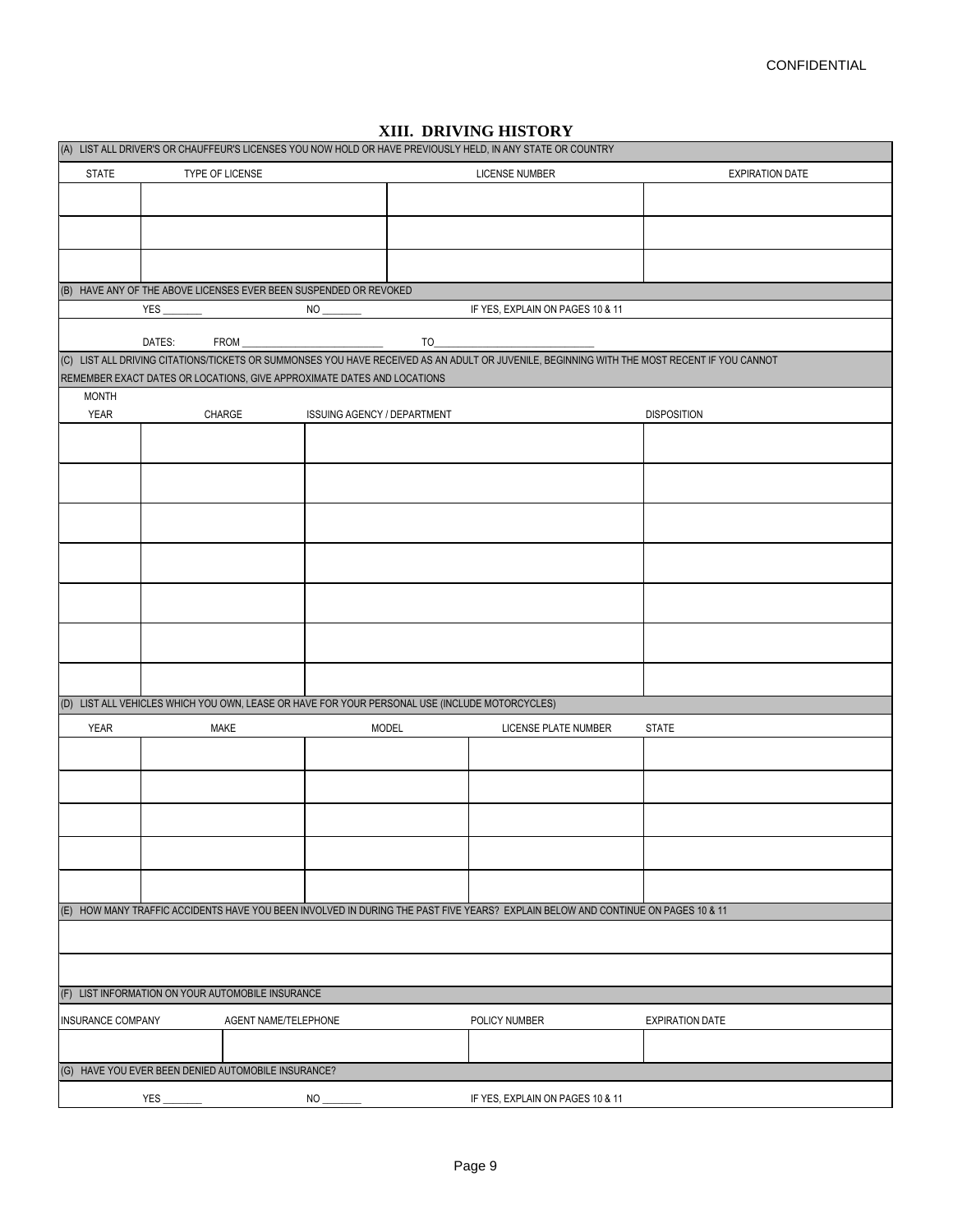# **ADDITIONAL INFORMATION**

| USE THIS PAGE FOR ANY ADDITIONAL INFORMATION. LIST PAGE, SECTION NUMBER AND LETTER TO WHICH THE ADDITIONAL INFORMATION APPLIES. |              |         |                        |  |  |  |
|---------------------------------------------------------------------------------------------------------------------------------|--------------|---------|------------------------|--|--|--|
| QUESTION NUMBER                                                                                                                 |              |         | ADDITIONAL INFORMATION |  |  |  |
| PAGE                                                                                                                            | SECTION      | LETTER  |                        |  |  |  |
| $(1-9)$                                                                                                                         | $(I - XIII)$ | $(A-Z)$ |                        |  |  |  |
|                                                                                                                                 |              |         |                        |  |  |  |
|                                                                                                                                 |              |         |                        |  |  |  |
|                                                                                                                                 |              |         |                        |  |  |  |
|                                                                                                                                 |              |         |                        |  |  |  |
|                                                                                                                                 |              |         |                        |  |  |  |
|                                                                                                                                 |              |         |                        |  |  |  |
|                                                                                                                                 |              |         |                        |  |  |  |
|                                                                                                                                 |              |         |                        |  |  |  |
|                                                                                                                                 |              |         |                        |  |  |  |
|                                                                                                                                 |              |         |                        |  |  |  |
|                                                                                                                                 |              |         |                        |  |  |  |
|                                                                                                                                 |              |         |                        |  |  |  |
|                                                                                                                                 |              |         |                        |  |  |  |
|                                                                                                                                 |              |         |                        |  |  |  |
|                                                                                                                                 |              |         |                        |  |  |  |
|                                                                                                                                 |              |         |                        |  |  |  |
|                                                                                                                                 |              |         |                        |  |  |  |
|                                                                                                                                 |              |         |                        |  |  |  |
|                                                                                                                                 |              |         |                        |  |  |  |
|                                                                                                                                 |              |         |                        |  |  |  |
|                                                                                                                                 |              |         |                        |  |  |  |
|                                                                                                                                 |              |         |                        |  |  |  |
|                                                                                                                                 |              |         |                        |  |  |  |
|                                                                                                                                 |              |         |                        |  |  |  |
|                                                                                                                                 |              |         |                        |  |  |  |
|                                                                                                                                 |              |         |                        |  |  |  |
|                                                                                                                                 |              |         |                        |  |  |  |
|                                                                                                                                 |              |         |                        |  |  |  |
|                                                                                                                                 |              |         |                        |  |  |  |
|                                                                                                                                 |              |         |                        |  |  |  |
|                                                                                                                                 |              |         |                        |  |  |  |
|                                                                                                                                 |              |         |                        |  |  |  |